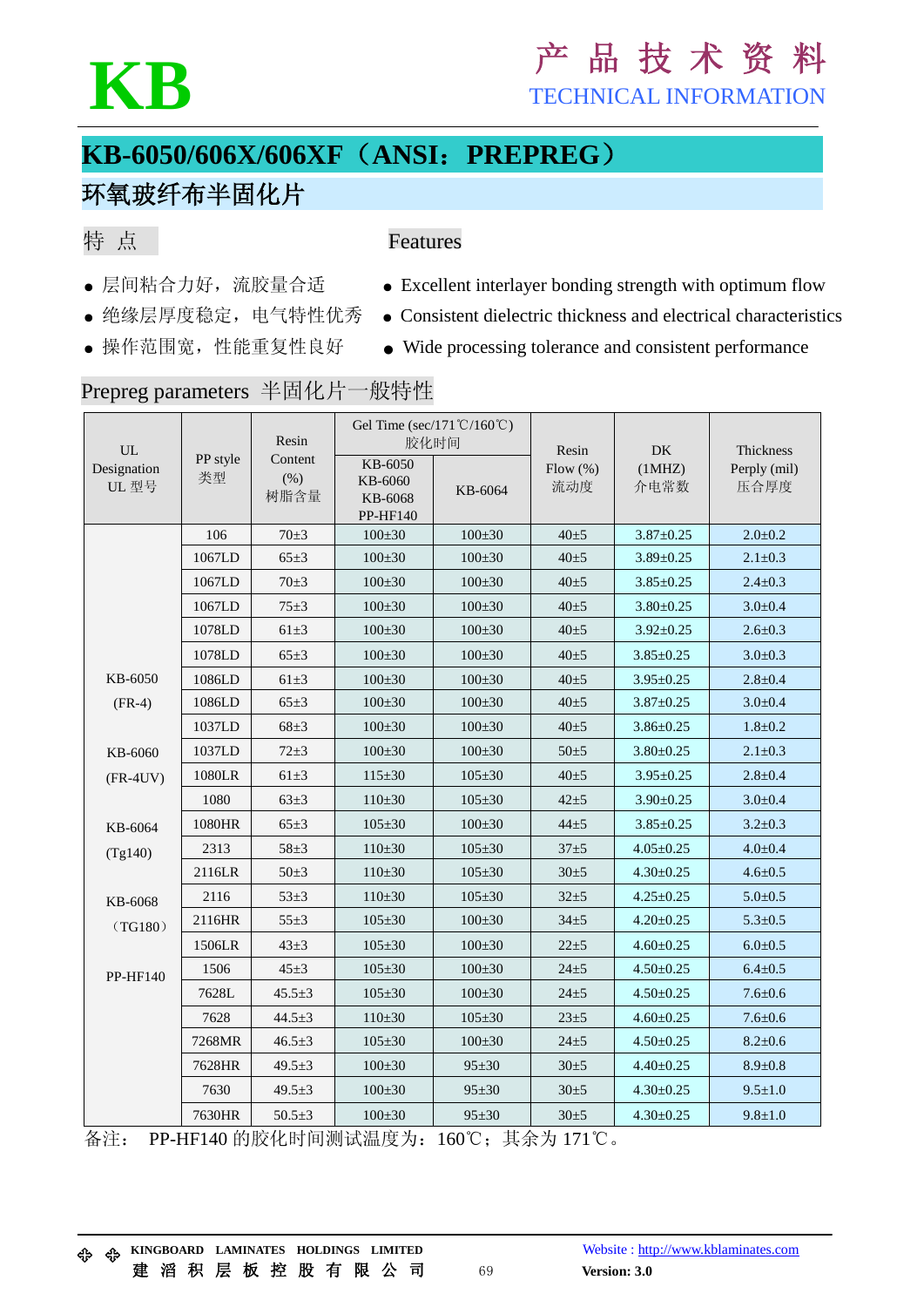

# KB<br>
FECHNICAL INFORMATION

TECHNICAL INFORMATION

### **KB-6050/606X/606XF**(**ANSI**:**PREPREG**)

#### 环氧玻纤布半固化片

| <b>UL</b><br>Designation<br>UL型号 | PP style<br>类型 | Resin<br>Content (%)<br>树脂含量 | KB-6065<br>Gel Time<br>$(\sec/171^{\circ}\mathrm{C})$<br>胶化时间 | Resin<br>Flow $(\% )$<br>流动度 | <b>DK</b><br>(1MHz)<br>介电常数 | Thickness<br>Perply (mil)<br>压合厚度 |
|----------------------------------|----------------|------------------------------|---------------------------------------------------------------|------------------------------|-----------------------------|-----------------------------------|
|                                  | 106            | $75 + 3$                     | $100 + 30$                                                    | $40 + 5$                     | $3.87 + 0.25$               | $2.0 + 0.2$                       |
|                                  | 1067LD         | $70 + 3$                     | $100 \pm 30$                                                  | $40 + 5$                     | $3.89 + 0.25$               | $2.1 \pm 0.3$                     |
|                                  | 1067LD         | $74 + 3$                     | $100 \pm 30$                                                  | $40 + 5$                     | $3.85 \pm 0.25$             | $2.5 \pm 0.3$                     |
|                                  | 1067LD         | $78 + 3$                     | $100 + 30$                                                    | $40 + 5$                     | $3.80 + 0.25$               | $3.0 + 0.4$                       |
|                                  | 1078LD         | $65 \pm 3$                   | $100 + 30$                                                    | $40 + 5$                     | $3.92 \pm 0.25$             | $2.3 + 0.3$                       |
|                                  | 1078LD         | $68 + 3$                     | $100 + 30$                                                    | $40 + 5$                     | $3.85 + 0.25$               | $2.7 + 0.3$                       |
|                                  | 1086LD         | $65 \pm 3$                   | $100 + 30$                                                    | $40 + 5$                     | $3.95 \pm 0.25$             | $2.4 + 0.4$                       |
|                                  | 1086LD         | $68 + 3$                     | $100 + 30$                                                    | $40 + 5$                     | $3.87 + 0.25$               | $2.8 + 0.4$                       |
|                                  | 1037LD         | $72 + 3$                     | $100 + 30$                                                    | $40 + 5$                     | $3.86 + 0.25$               | $1.8 + 0.2$                       |
|                                  | 1037LD         | $76 + 3$                     | $100 + 30$                                                    | $50 + 5$                     | $3.80 + 0.25$               | $2.1 \pm 0.3$                     |
|                                  | 1080LR         | $65 \pm 3$                   | $100 + 30$                                                    | $40 + 5$                     | $3.95 \pm 0.25$             | $2.8 + 0.4$                       |
| KB-6065                          | 1080           | $67 + 3$                     | $100 \pm 30$                                                  | $42 + 5$                     | $3.90 + 0.25$               | $3.0 + 0.4$                       |
| (Tg150)                          | 1080HR         | $68 + 3$                     | $100 \pm 30$                                                  | $44 + 5$                     | $3.85 + 0.25$               | $3.2 + 0.3$                       |
|                                  | 2313           | $61\pm3$                     | $100 + 30$                                                    | $37 + 5$                     | $4.05 \pm 0.25$             | $4.0 \pm 0.4$                     |
|                                  | 2116LR         | $53 + 3$                     | $100 + 30$                                                    | $30 + 5$                     | $4.30 \pm 0.25$             | $4.3 + 0.5$                       |
|                                  | 2116           | $56 + 3$                     | $100 + 30$                                                    | $32 + 5$                     | $4.25 \pm 0.25$             | $4.7 + 0.5$                       |
|                                  | 2116HR         | $58 + 3$                     | $100 \pm 30$                                                  | $34 + 5$                     | $4.20 \pm 0.25$             | $5.0 + 0.5$                       |
|                                  | 1506LR         | $46.5 + 3$                   | $100 \pm 30$                                                  | $22 + 5$                     | $4.60 + 0.25$               | $5.8 + 0.5$                       |
|                                  | 1506           | $48.5 + 3$                   | $100 \pm 30$                                                  | $24 + 5$                     | $4.50 + 0.25$               | $6.2 + 0.5$                       |
|                                  | 7628L          | $48.5 + 3$                   | $100 + 30$                                                    | $24 + 5$                     | $4.50 + 0.25$               | $7.3 + 0.6$                       |
|                                  | 7628           | $47.5 + 3$                   | $100 + 30$                                                    | $23 + 5$                     | $4.60 + 0.25$               | $7.3 \pm 0.6$                     |
|                                  | 7268MR         | $49 + 3$                     | $100 \pm 30$                                                  | $24 + 5$                     | $4.50 + 0.25$               | $7.8 + 0.6$                       |
|                                  | 7628HR         | $52 + 3$                     | $100 \pm 30$                                                  | $30 + 5$                     | $4.40 \pm 0.25$             | $8.3 + 0.8$                       |
|                                  | 7630           | $52 + 3$                     | $100 \pm 30$                                                  | $30 + 5$                     | $4.30 \pm 0.25$             | $9.0 \pm 1.0$                     |
|                                  | 7630HR         | $52.5 + 3$                   | $100 + 30$                                                    | $30 + 5$                     | $4.30 \pm 0.25$             | $9.3 \pm 1.0$                     |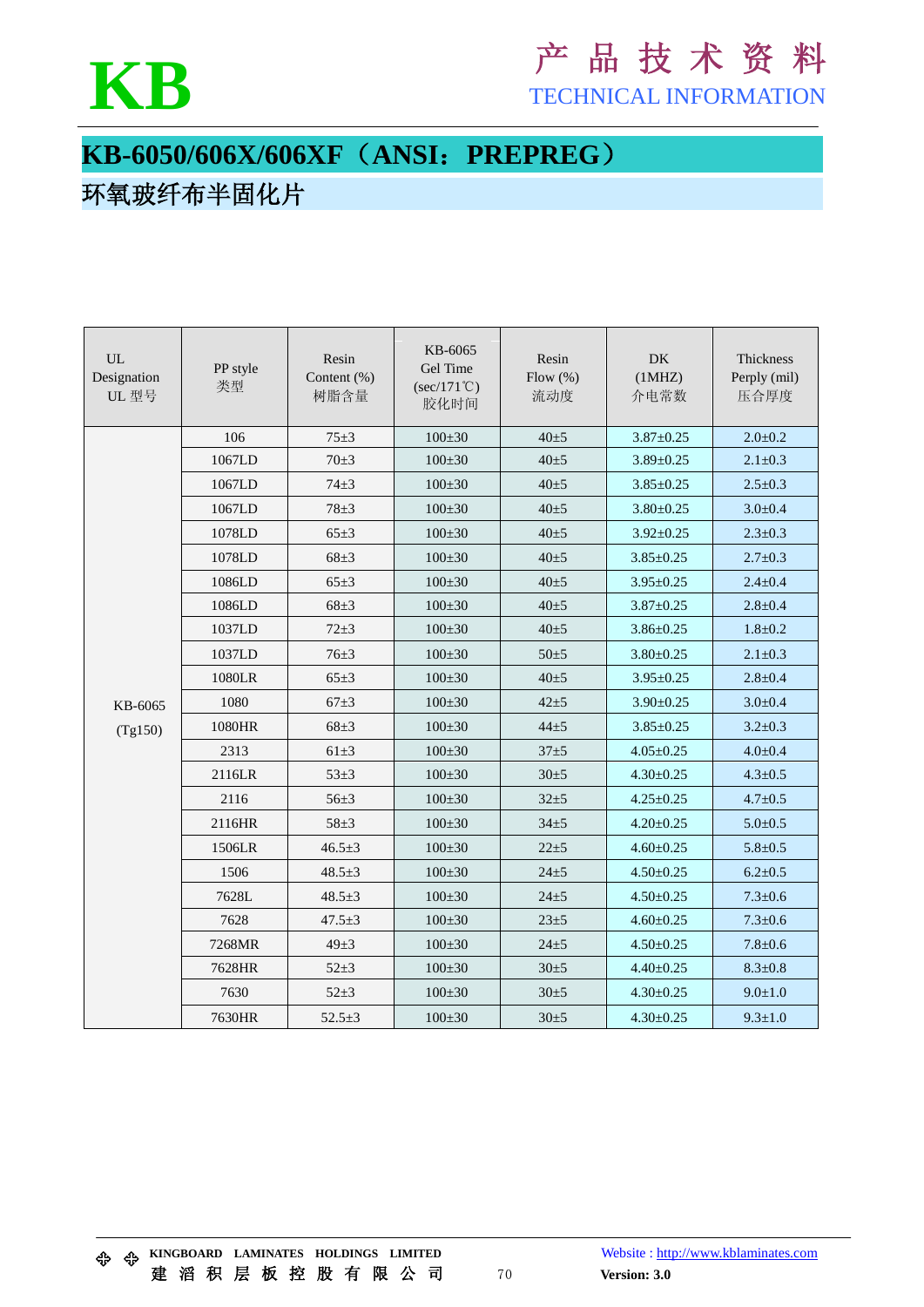

## **KB** <sup>产</sup> <sup>品</sup> <sup>技</sup> <sup>术</sup> <sup>资</sup> <sup>料</sup>

TECHNICAL INFORMATION

#### **KB-6050/606X/606XF**(**ANSI**:**PREPREG**) k<br>T

#### 环氧玻纤布半固化片

| UL                   |                |             | GT(S)胶化时间 |                      | R/F (%)流动度 |                      |                                    | Thickness            |
|----------------------|----------------|-------------|-----------|----------------------|------------|----------------------|------------------------------------|----------------------|
| Designation<br>UL 型号 | PP style<br>类型 | R/C<br>树脂含量 | KB-6064F  | KB-6065F<br>KB-6067F | KB-6064F   | KB-6065F<br>KB-6067F | $\mathbf{V}/\mathbf{C}$<br>$(\% )$ | Perply (mil)<br>压合厚度 |
|                      | 106H           | $77 + 2$    | $95 + 15$ | $110+15$             | $47 + 5$   | $46 + 5$             | $\leq$ 0.75                        | $2.4 \pm 0.30$       |
|                      | 106            | $73 + 2$    | $95 + 15$ | $110+15$             | $45 + 5$   | $43 + 5$             | $\leq 0.75$                        | $2.0 \pm 0.20$       |
|                      | 106L           | $69 \pm 2$  | $95 + 15$ | $110+15$             | $43 + 5$   | $41 + 5$             | $\leq$ 0.75                        | $1.7 \pm 0.20$       |
|                      | 1067H          | $78 + 2$    | $95 + 15$ | $110+15$             | $47 + 5$   | $46 + 5$             | $\leq$ 0.75                        | $3.2 \pm 0.40$       |
|                      | 1067           | $74 + 2$    | $95 + 15$ | $110+15$             | $45 + 5$   | $43 + 5$             | $\leq$ 0.75                        | $2.6 \pm 0.30$       |
| KB-6064F             | 1067L          | $70 + 2$    | $95 + 15$ | $110+15$             | $43 + 5$   | $41 + 5$             | $\leq$ 0.75                        | $2.2 \pm 0.30$       |
| (TG140)              | 1080HH         | $71 + 2$    | $95 + 15$ | $110+15$             | $44 + 5$   | $44 + 5$             | $\leq$ 0.75                        | $3.5 \pm 0.40$       |
|                      | 1080H          | $68 + 2$    | $95 + 15$ | $110 \pm 15$         | $42 + 5$   | $42 + 5$             | $\leq$ 0.75                        | $3.1 \pm 0.30$       |
|                      | 1080S          | $65 \pm 1$  | $95 + 15$ | $110+15$             | $40 + 5$   | $38 \pm 5$           | $\leq$ 0.75                        | $2.8 \pm 0.30$       |
| KB-6065F             | 1080           | $63 \pm 1$  | $95 + 15$ | $110 \pm 15$         | $38 + 5$   | $36 + 5$             | $\leq$ 0.75                        | $2.7 \pm 0.30$       |
| (TG150)              | 1080U          | $61 \pm 1$  | $95 + 15$ | $110 \pm 15$         | $35 + 5$   | $34 + 5$             | $\leq$ 0.75                        | $2.5 \pm 0.30$       |
|                      | 1086HH         | $71 + 2$    | $95 + 15$ | $110 + 15$           | $44 + 5$   | $44 + 5$             | $\leq$ 0.75                        | $4.1 \pm 0.40$       |
|                      | 1086H          | $69 + 2$    | $95 + 15$ | $110+15$             | $42 + 5$   | $42 + 5$             | $\leq$ 0.75                        | $3.8 \pm 0.30$       |
|                      | 1086           | $67 + 2$    | $95 + 15$ | $110+15$             | $40 + 5$   | $40 + 5$             | $\leq$ 0.75                        | $3.5 \pm 0.30$       |
| KB-6067F             | 1086U          | $64 + 2$    | $95 + 15$ | $110+15$             | $38 + 5$   | $38 \pm 5$           | $\leq$ 0.75                        | $3.2 \pm 0.30$       |
| (TG170)              | 1086L          | $61 \pm 2$  | $95 + 15$ | $110+15$             | $35 + 5$   | $35 + 5$             | $\leq$ 0.75                        | $2.9 \pm 0.30$       |
|                      | 2113HH         | $60 \pm 1$  | $95 + 15$ | $110+15$             | $37 + 5$   | $33 + 5$             | $\leq$ 0.75                        | $4.1 \pm 0.40$       |
|                      | 2113H          | $58 \pm 1$  | $95 + 15$ | $110+15$             | $35 + 5$   | $31\pm 5$            | $\leq 0.75$                        | $3.8 \pm 0.30$       |
|                      | 2113           | $56 \pm 1$  | $95 + 15$ | $110+15$             | $33 + 5$   | $29 \pm 5$           | $\leq$ 0.75                        | $3.6 \pm 0.30$       |
|                      | 2113L          | $54 + 1$    | $95 + 15$ | $110 + 15$           | $31 + 5$   | $27 + 5$             | $\leq$ 0.75                        | $3.4 \pm 0.30$       |
|                      | 2116HH         | $60 + 1$    | $95 + 15$ | $110+15$             | $32 + 5$   | $37 + 5$             | $\leq$ 0.75                        | $5.5 \pm 0.40$       |
|                      | 2116H          | $58 \pm 1$  | $95 + 15$ | $110 \pm 15$         | $30 + 5$   | $35 + 5$             | $\leq$ 0.75                        | $5.2 \pm 0.30$       |
|                      | 2116           | $56 \pm 1$  | $95 + 15$ | $110+15$             | $28 + 5$   | $33 + 5$             | $\leq$ 0.75                        | $4.9 \pm 0.30$       |
|                      | 2116U          | $53 \pm 1$  | $95 + 15$ | $110+15$             | $26 + 5$   | $31\pm 5$            | $\leq$ 0.75                        | $4.5 \pm 0.30$       |
|                      | 2116L          | $50 \pm 1$  | $95 + 15$ | $110+15$             | $24 + 5$   | $29 \pm 5$           | $\leq$ 0.75                        | $4.2 \pm 0.30$       |
|                      | 1506H          | $54 + 2$    | $95 + 15$ | $100 \pm 15$         | $30\pm 5$  | $27 + 5$             | $\leq$ 0.75                        | $7.4 \pm 0.50$       |
|                      | 1506           | $50\pm2$    | $95 + 15$ | $100 + 15$           | $26 + 5$   | $25 + 5$             | $\leq$ 0.75                        | $6.7 \pm 0.40$       |
|                      | 1506L          | $46 + 2$    | $95 + 15$ | $100 \pm 15$         | $21 + 5$   | $23 + 5$             | $\leq$ 0.75                        | $6.0 \pm 0.40$       |
|                      | 7628           | $48 + 2$    | $75 + 15$ | $90 \pm 15$          | $26 + 5$   | $23 + 5$             | $\leq$ 0.75                        | $8.1 \pm 0.50$       |
|                      | 7628           | $46 + 2$    | $75 + 15$ | $90 \pm 15$          | $24 + 5$   | $21 + 5$             | $\leq$ 0.75                        | $7.7 \pm 0.50$       |
|                      | 7628           | $45 + 2$    | $75 + 15$ | $90 \pm 15$          | $22 + 5$   | $19\pm 5$            | $\leq$ 0.75                        | $7.5 \pm 0.50$       |
|                      | 7628           | $43 + 2$    | $75 + 15$ | $90 \pm 15$          | $20 + 5$   | $17\pm 5$            | $\leq$ 0.75                        | $7.2 \pm 0.50$       |
|                      | 7630           | $50\pm2$    | $75 + 15$ | $90 \pm 15$          | $30 + 5$   | $25 + 5$             | $\leq$ 0.75                        | $8.9 \pm 0.60$       |
|                      | 7630           | $48 + 2$    | $75 + 15$ | $90 \pm 15$          | $27 + 5$   | $23 + 5$             | $\leq$ 0.75                        | $8.5 \pm 0.50$       |
|                      | 7630           | $46 + 2$    | $75 + 15$ | $90 + 15$            | $23 + 5$   | $22 + 5$             | $\leq$ 0.75                        | $8.1 \pm 0.50$       |

Remark: ● Other fabric style are available upon request 其它基材布类型可按客户要求提供

● Prepreg characteristics is adjusted to fit different processing condition of customer 半固化片指标可根据客户制程要求调整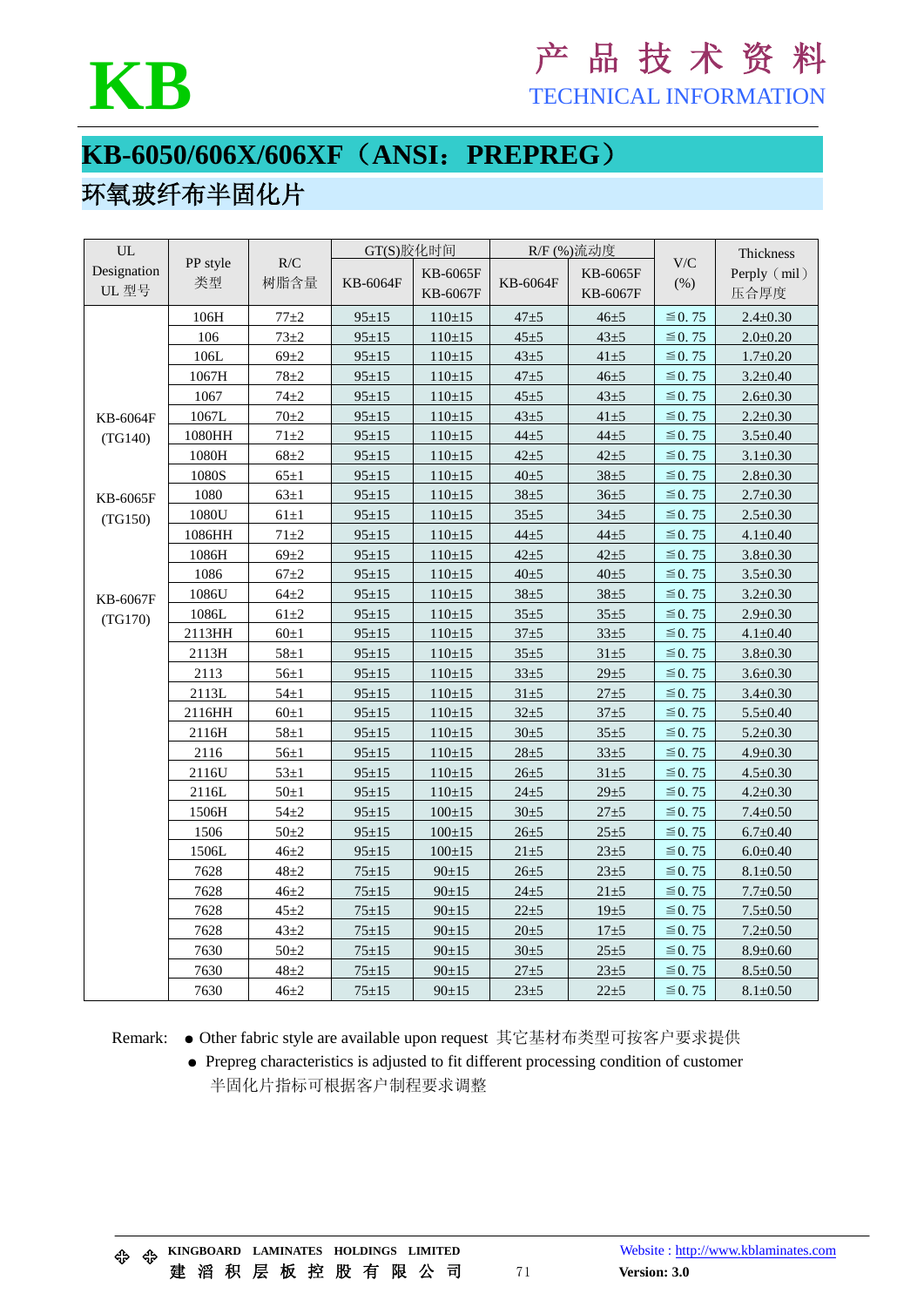# KB 产 品 技 术 资

TECHNICAL INFORMATION

### **KB-6050/606X/606XF**(**ANSI**:**PREPREG**) 环氧玻纤布半固化片

推荐层压工艺条件 Recommended Process

- 热压升温速率(80℃-140℃之间)为.1.5-2.0℃/min Heat ramp up rate (between 80℃-140℃) should be 1.5-2.0℃/min
- 普通 PP 固化时间应维持不低于 175℃至少 45min, 高 Tg PP 固化时间不低于 180℃至少 60min Curing condition should be maintained at 175℃ or above for at least 45minutes for standard PP, and 180℃ or above for at least 60 minutes for PP with high Tg
- 固化压力为  $25 \pm 10$ kg/cm<sup>2</sup> (真空液压压机) Curing pressure should be  $25 \pm 10 \text{kg/cm}^2$  with vacuum hydraulic press
- 冷却阶段当板温度  $120^{\circ}$ C以上时, 压力应不低于  $10\text{kg/cm}^2$

Pressure for cooling stage should be higher than  $10\text{kg/cm}^2$  when product temperature is higher than 120℃

层压过程温度及压力曲线 – 冷热分开压制体系

Press profile of temperature and pressure during pressing -- For separated Hot/Cold press system